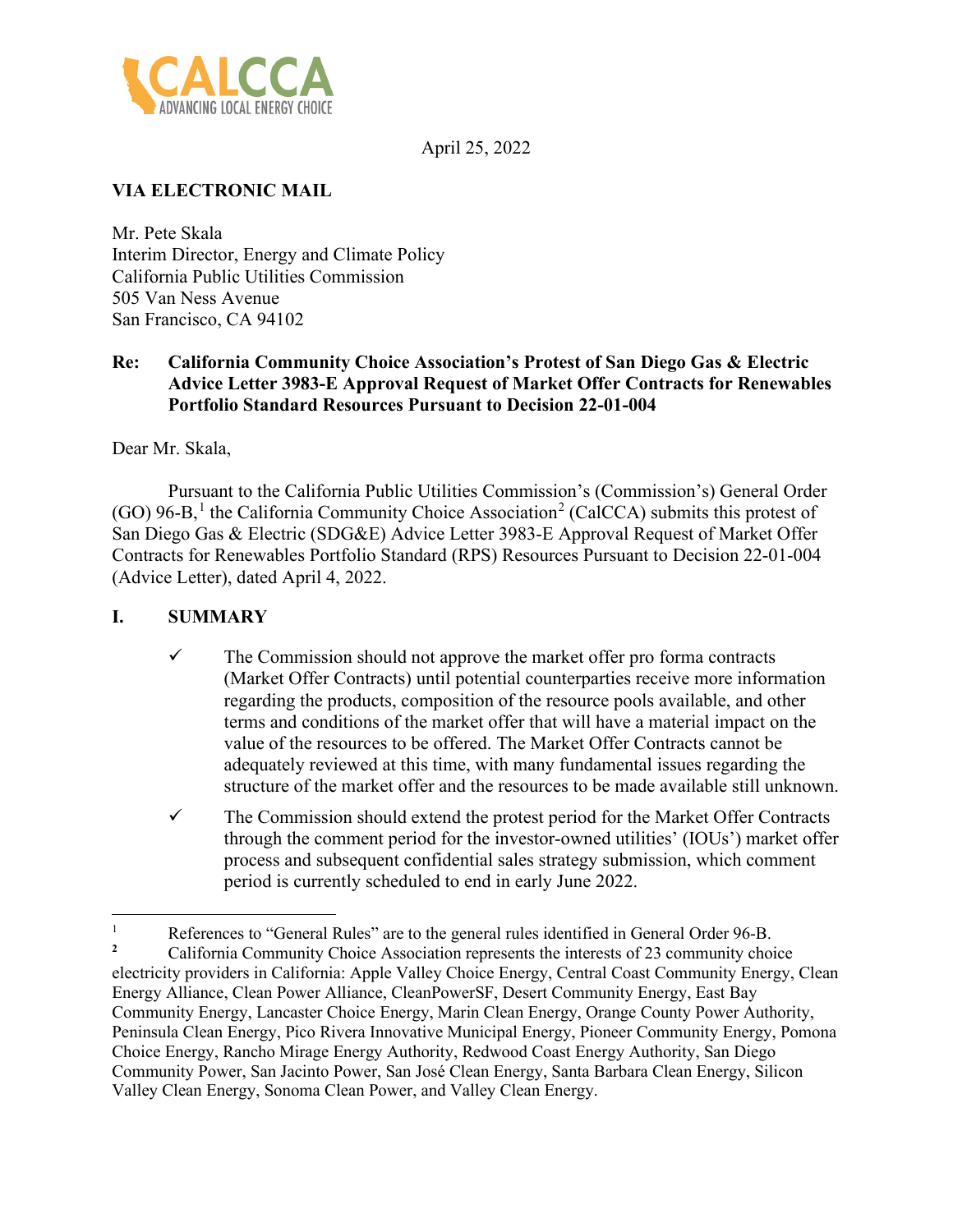Mr. Pete Skala CalCCA Protest of SDG&E AL 3983-E April 25, 2022 Page 2

> $\checkmark$  SDG&E's Market Offer Contracts should not be approved unless counterparties to the Market Offer Contracts are provided timely access to meter data, which is necessary for load-serving entity (LSE) operational and planning purposes.

### **II. BACKGROUND**

SDG&E filed the Advice Letter on April 4, 2022, seeking approval of the Market Offer Contracts. The market offer follows the voluntary allocation as part of the Voluntary Allocation and Market Offer (VAMO) process, as directed by Decision (D.) 21-05-030 in the PCIA proceeding (Phase 2 Decision). Under VAMO, PCIA-eligible RPS resources remaining in the IOUs' portfolios following the voluntary allocation elections will be offered for sale to the market. The Phase 2 Decision requires details of the VAMO process to be worked out in the RPS Proceeding. The Advice Letter, including an opportunity for LSEs to raise concerns on the pro forma contracts, is submitted pursuant to D.22-01-004 in the RPS Proceeding.<sup>[3](#page-1-0)</sup>

On February 28, 2022, SDG&E filed its Tier 2 Advice Letter 3962-E requesting approval of the pro forma contract to be used in the voluntary allocation phase of VAMO (Voluntary Allocation Contract). CalCCA submitted its protest to this Advice Letter on March 21, 2022. Subsequently, SDG&E 3962-E, along with the Advice Letters of Southern California Edison (SCE) and Pacific Gas & Electric Company (PG&E) regarding their pro forma voluntary allocation contracts, was suspended by the Energy Division for a period of up to 120 days beginning March 29, 2022.<sup>[4](#page-1-1)</sup>

By Ruling dated April 11, 2022, the Assigned Commissioner and Assigned Administrative Law Judge in the RPS Proceeding established a revised schedule for the market offer portion of VAMO.<sup>[5](#page-1-2)</sup> This Ruling requires the IOUs to submit a "Market Offer Process" for Commission and stakeholder review by May 2, 2022, followed by a period for comments and reply comments.<sup>[6](#page-1-3)</sup> The Commission's decision on the Market Offer Process is set for the third quarter of 2022. $<sup>7</sup>$  $<sup>7</sup>$  $<sup>7</sup>$ </sup>

By Ruling dated April 21, 2022, the Administrative Law Judge modified this schedule to permit each IOU to separately develop and submit confidential market sensitive "Market Offer Sales Strategies" on May 16, 2022, following the submission of the joint Market Offer Process.<sup>[8](#page-1-5)</sup> The comment and reply comment period on the Market Offer Process will now end in early June.

<span id="page-1-2"></span>**5** *Assigned Commission and Assigned Administrative Law Judge's Ruling Identifying Issues and Schedule of Review for 2022 Renewables Portfolio Standard Procurement Plans and Denying Joint IOUs' Motion to File Advice Letters for Market Offer Process*, R.18-07-003 (Apr. 11, 2022).

<span id="page-1-0"></span><sup>3</sup> D.22-01-004, *Decision on 2021 Renewables Portfolio Standard Procurement Plans*, R.18-07-003 (Jan. 13, 2022) (RPS Decision), at 14.

<span id="page-1-1"></span><sup>&</sup>lt;sup>4</sup><br>
Energy Division Advice Letter Suspension Notice emailed March 29, 2022.<br> *Assigned Commission and Assigned Administrative Law Judge's Puling Idea* 

<span id="page-1-4"></span><span id="page-1-3"></span><sup>6</sup>  $I_d$ , Attachment A.

**<sup>7</sup>** *Id*.

<span id="page-1-5"></span><sup>8</sup> *Administrative Law Judge's Ruling Modifying the Schedule for Track 1 of the 2022 Renewables Portfolio Standard Procurement Plan*, R.18-07-003 (April 21, 2022).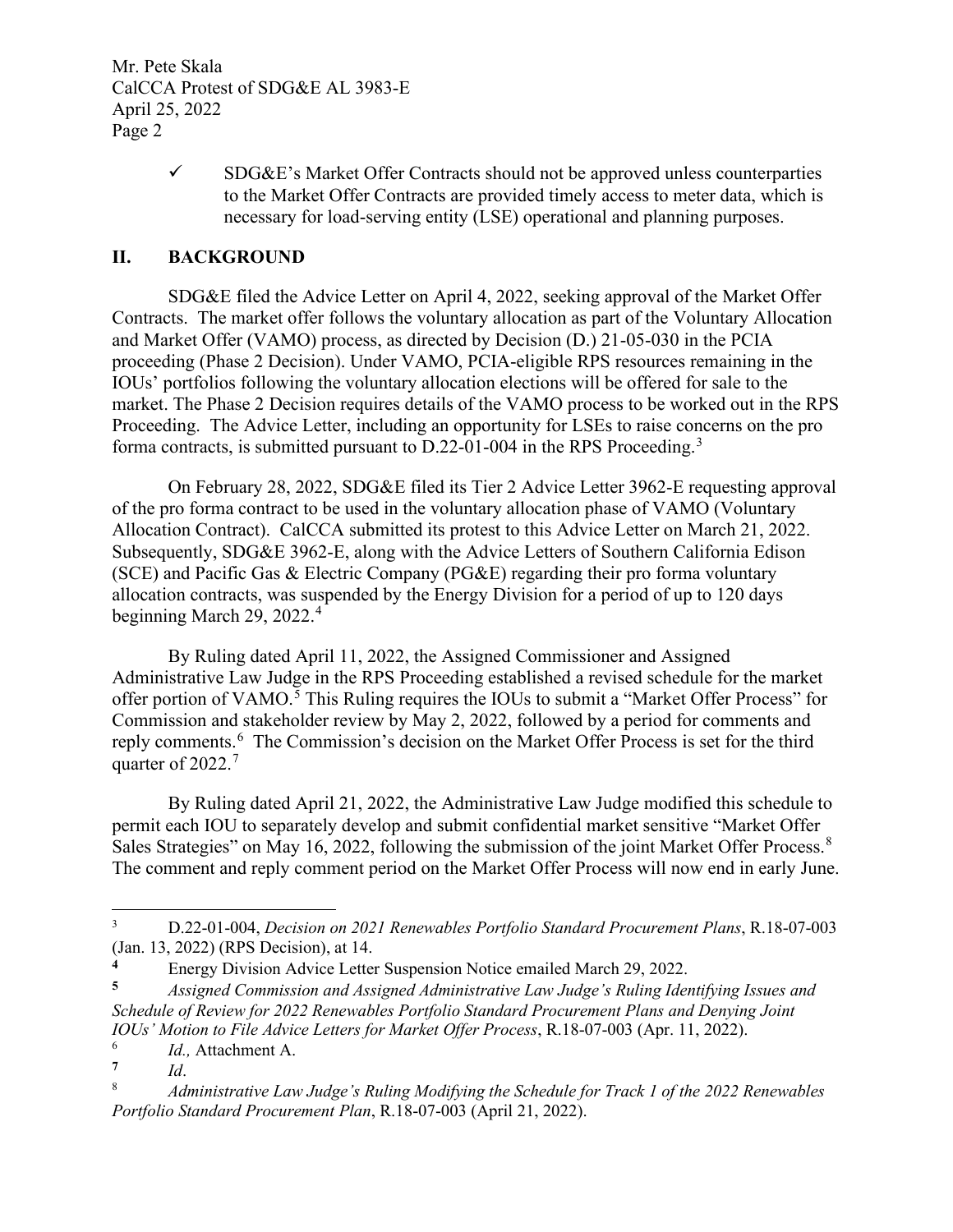Mr. Pete Skala CalCCA Protest of SDG&E AL 3983-E April 25, 2022 Page 3

There is intended to be no change to the schedule for the Commission's decision on the Market Offer Process.

### **III. PROTEST**

### **A. The Advice Letter Should not be Approved Until More Information is Available to Counterparties Regarding the Market Offers**

At this time there is little to no guidance regarding the contents of the market offers to be made by SDG&E, and several significant commercial terms that will greatly influence the decisions of counterparties who may want to submit bids in response remain unclear. Ongoing discussions with SDG&E regarding the Market Offer Contracts, which are generic form documents, indicate many terms are still under discussion internally at SDG&E. For example, although the Market Offer Contracts are drafted as Western System Power Pool (WSPP) form agreements, SDG&E has indicated it would be amenable to recasting these documents as Edison Electric Institute (EEI) confirmations. SDG&E has also expressed that bidders for the bundled product will not be required to bid on the unbundled product, and vice versa. Finally, it is CalCCA's understanding that SDG&E will be holding internal discussions to determine whether the products offered will be sold for delivery as "firm" or "as available." These are obviously material terms, yet none of these positions are clear from the current versions of the Market Offer Contracts. SDG&E should be required to confirm these points via supplements to this Advice Letter before the Market Offer Contracts can be approved.

Without the basic context for the offers establishing what product will be sold, and under which mechanism, it is impossible to determine whether the proposed pro forma contracts are adequate. At this stage it is also impossible to determine whether other terms that may be included in the Market Offer Process could impact the conditions of the sale. Thus, it is unreasonable to expect potential counterparties to provide a thorough review of the Market Offer Contracts at this time.

To facilitate the portfolio optimization efforts ordered by the Commission in the Phase 2 Decision and the success of the VAMO process, the Market Offer Contracts must be carefully reviewed in the context of the actual offer. It would be unfortunate if successful completion of VAMO is hampered by terms that are commercially unreasonable, or that fail to account for the specifics of the products actually offered through the Market Offer Process.

CalCCA respectfully requests the protest period for this Advice Letter be extended through the comment period for the IOUs' Market Offer Process. In the alternative, CalCCA requests additional time to protest the Advice Letter following the submission of the IOUs' Market Offer Process and any supplemental filings to this Advice Letter. CalCCA anticipates additional comments on the Market Offer Contracts following its full review of the Market Offer Process.